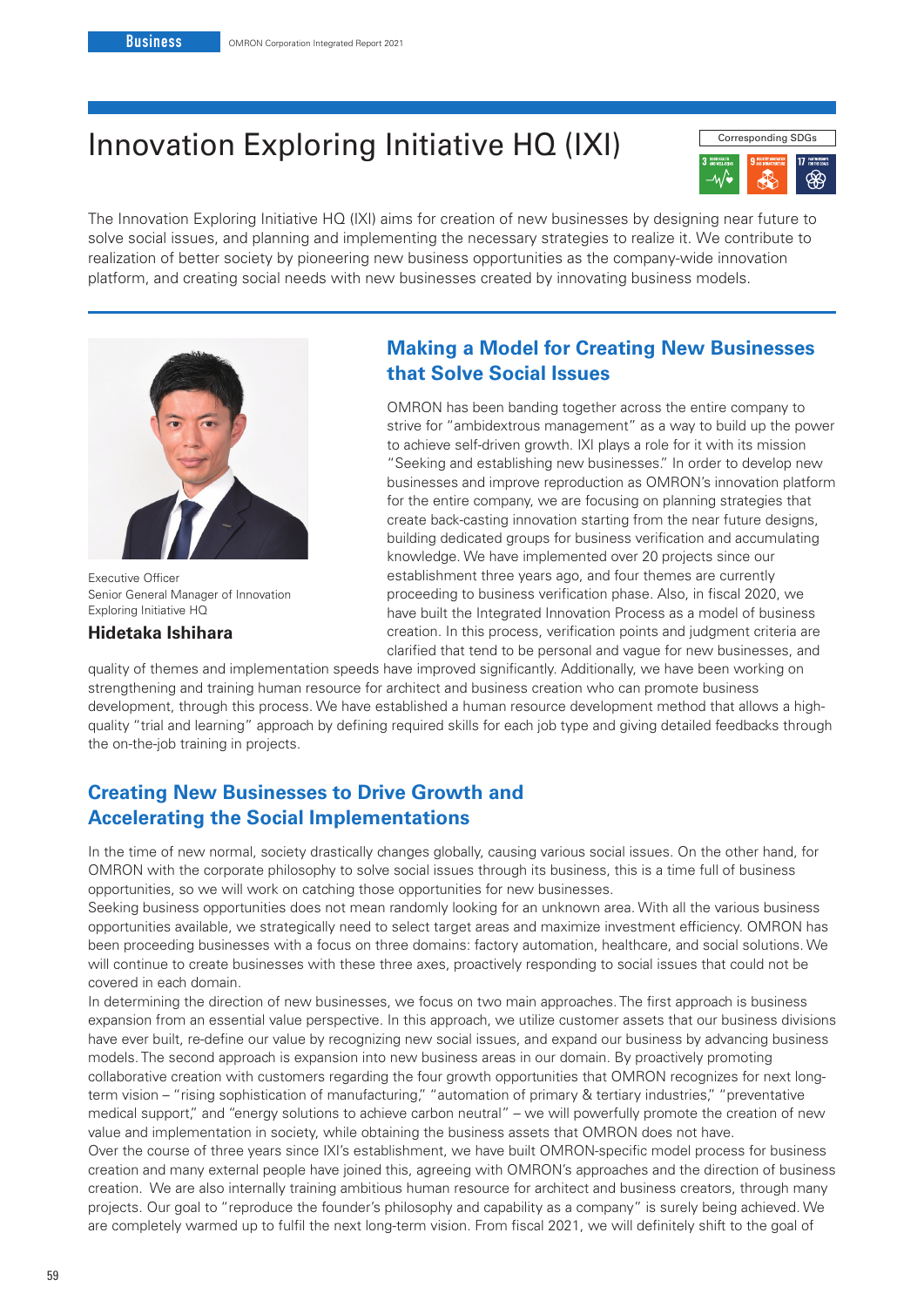creating businesses to drive OMRON's growth, focusing more on speedy businesses implementation in society and accelerating business creation.

### Examples of New Business Creation to Solve Social Issues

# Promoting Agri-automation Business in Which People Can Flourish

### Social Issues to be Solved

In recent years, agriculture in China is experiencing serious lack of labor force, and it has become a social issue how to continue the farming. At the same time, demand is increasing for vegetables and fruit grown with low or no pesticides as customers become more conscious of food safety and security. Under these situations, the number of skilled worker who can produce crops with low or no pesticides is limited, and there is a need to realize high-quality, stable agriculture that does not depend on human skills.

### Effort for Social Implementation

OMRON has developed services that support human judgment in their work by analyzing cultivation conditions, such as growth of crops, temperature, humidity and daylight hours, instead of whole automation that requires large capital expenditure. These services are now being tested in the field in China. In these services, as the crops growth state is timely quantified and the use of pesticides and chemical fertilizers are controlled to be minimal, anyone can work on production at the same level as those of skilled workers, which contributes to solving lack of labor force. In May 2020, we started up the cultivation technology development base in China, accelerating developments to make it a new business. With experimental farms further expanded, business creation is proceeded with partnerships between Japan and China.



# Data Utilization Support Business to Effectively Help Digital Transformation in Manufacturing

### Social Issues to be Solved

With the advanced digital technology, we are now able to obtain large amount of data through sensors at various places including manufacturing sites. Customers in manufacturing industry expect that they can utilize the various data for creation of new value in quality improvement, new product development, and collaborative creation projects by multiple companies. On the other hand, it takes a lot of manpower and time to digitalize on-site documents and extract necessary information from large amount of data to analyze it. It is required to facilitate efficient data use and sharing for various purposes.

### Effort for Social Implementation

OMRON extracts and processes necessary data from large amount of data collected from manufacturing sites, and verifies solution value for creative work, such as planning quality improvement and production or

developing new products and services. At our Group's production sites, we automatically summarized production control data of parts handled at multiple locations and significantly improved work efficiency, such as converting the data into a suitable form for production planning. With these achievements, we now have started suggesting introduction of data utilization support business for customers who are in need of production of multiple products or in variable volume production, such as automotive parts, digital parts or cosmetics. With lack of labor force in the manufacturing industry becoming more serious, we will support customers' DX effort by enabling more people to engage in work with high added value.

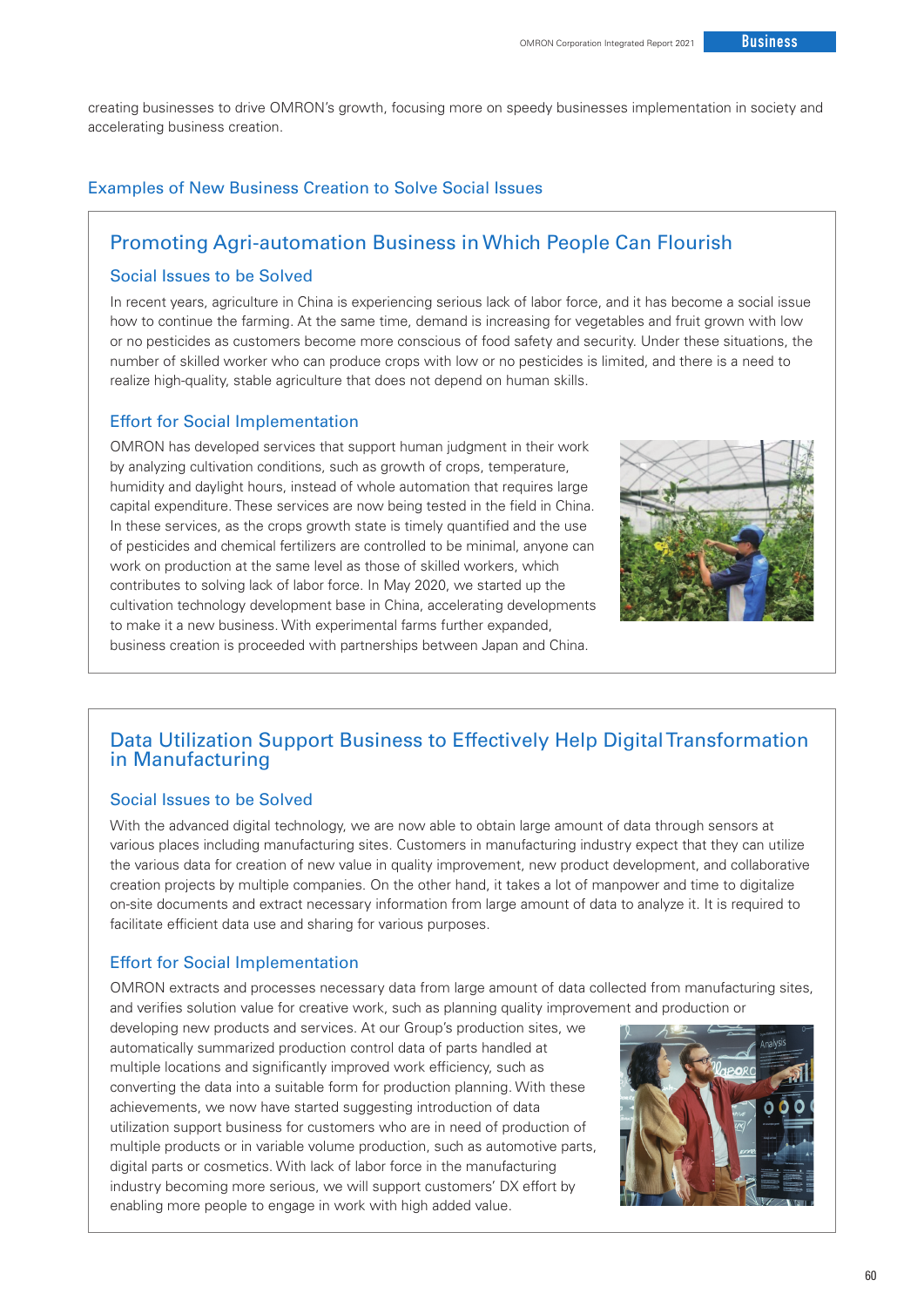# Elderly Care Support Business Aimed for Extension of Healthy Life Expectancy (Japan) Social Issues to be Solved

Ultra aging society that Japan will experience first in the world will afford a huge opportunity for OMRON to create new businesses. While the number of care givers are shorted for the elderly in needs of long-term care, it is the social challenge to extend healthy life expectancy where people can make livings independently.

### Effort for Social Implementation

About half of people who need light nursing only have physical and mental functional deterioration due to their living style that is not active, and this can be prevented or improved. It is essential for extending health expectancy to promote preventing long-term care by "self-reliance support," which helps those people recover physical and mental functions to make their daily lives or join social activities. Therefore, OMRON has developed

a system to support promotion of self-reliance that can be utilized further, by codifying know-how of experts who support self-reliance. Currently, we are in a partnership with Oita Prefecture, which is proactively supporting the elderly for self reliance and preventing care need level deterioration and are verifying systems at nursing care facilities in the prefecture. At nursing sites, communication is very important to grasp care receivers' conditions that vary on individuals. Therefore, this system is designed to decrease work load with machine supporting daily works so that people can concentrate on creative works such as having communication. By allowing anyone to give support for self-reliance at the same level of experts, we will provide new values with which employees at nursing sites can play more important roles.



#### **Comments from Partner**

In Oita Prefecture, we are working on building the community-based integrated care system with the policy goal of "building a society of healthy longevity and lifelong activity. We have been focusing on promoting self-reliance and preventing deterioration of care need levels for the elderly, such as holding community care meetings, which is a leading move in Japan. Within the prefecture, the short-term intensive prevention service is spreading (which works on improving the elderly's physical functions with rehabilitation experts, etc. in a short period aiming for improvement of the quality of the elderly's living function such as meals and baths), while it is required to build a system that allows the elderly in need of support to receive the service. To solve this issue, we as the prefecture have agreed with OMRON to promote cooperative business utilizing ICT systems. We are working on improving the quality and efficiency of nursing and preventive long-term care by utilizing and analyzing collected data, along with promoting self-reliance of the elderly in regions. Also, through our approaches, we plan to assess and verify the effect of general supporting business for nursing and daily livings, including our short-term concentrated prevention service.



Senior Staff, Community-based Integrated Care Promotion Group Welfare for the Aged Division Welfare and Health Department Oita Prefecture

Hikaru Ogasawara

#### **Employee Comments**

### Feeling My Own Growth through Business Creation Process

With my strong will to narrow the gap between the average life span and health expectancy by supporting self reliance for the elderly, I joined IXI from a different business division in 2019 and am now the project leader of elderly care support business. In IXI, you can obtain skills that are necessary to create businesses proceeding projects steadily, with the vision to solve social issues as an axis. I only had experience of technology or products developments as an engineer when I joined the division, but I formed a team with those who had various experience and have been proceeding projects based on integrated innovation process. Through promoting projects, I was able to not only accumulate know-how to create new businesses but also recognize my own strength as an engineer to "change technology into value." After starting with four members, this project has become a business department in fiscal 2021 which makes me feel that we are making this a business steadily. With the large field of Oita Prefecture, we aim for supporting the elderly in Oita first, by verifying the effects with parties from the Prefectural Office and across the Prefecture. Further, we aim to contribute to the society by focusing on the social implementation of our system as an eco system that supports people's health, in partnerships with more companies and municipalities.



Elderly Care Business **Department** Business Incubation **Center** 

Yuki Kato